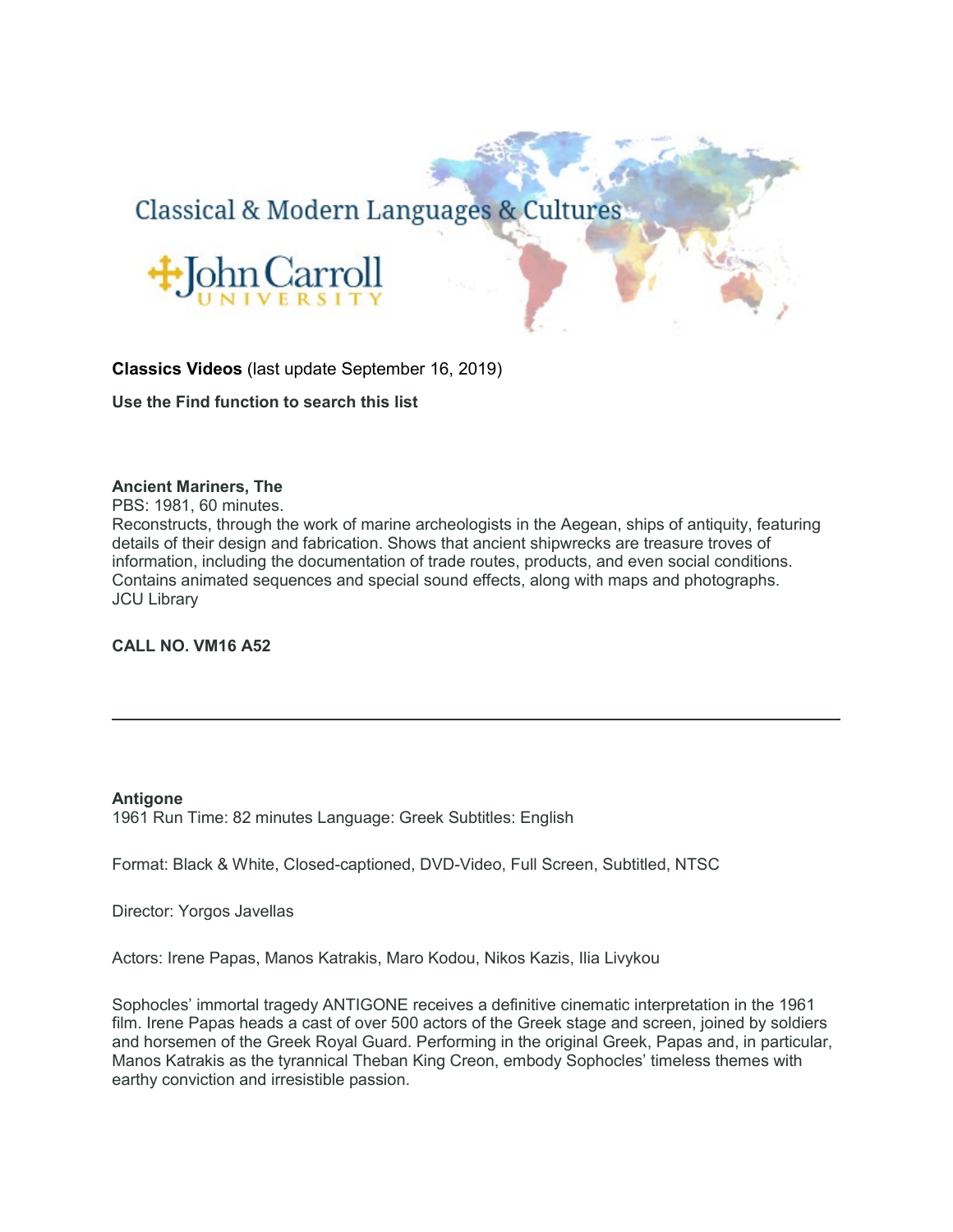In the aftermath of a bloody civil war that fatally pitted both her brothers against each other, Antigone, daughter of Oedipus, picks through the carnage outside the gates of Thebes in search of her fallen siblings' bodies. Vowing to bury both men, Antigone defies a direct edict from Thebes' King Creon that Antigone's rebel brother remain unsanctified for having led the insurrection. Antigone's defiance of Creon and devotion to her shattered family divides the city of Thebes, threatens her sister's betrothal to Creon's son and invokes the wrath of a king willing to defy the gods themselves to satisfy his selfish vengeance. But by condemning Antigone, Creon unwittingly dooms himself to a sentence far crueler than any punishment he could inflict on his enemies.

While remaining faithful to the original text, director Georges Tzavellas interprets ANTIGONE as an intimate black and white epic that recalls Orson Welles' MACBETH and Laurence Olivier's filmed HAMLET. As relevant now as it was in the Fourth Century BC, ANITGONE's rich tapestry of complex characters pushed to the limits of loyalty, savagery, love and fate comes vividly to life in this superior film adaption.

**CALL NO. CL 032**

### **Antigone: Rites of Passion**

Director: Amy Greenfield With Bertram Ross, Janet Eilber and Amy Greenfield as Antigone. Featuring music by Glenn Branca, Diamanda Galas, Paul Lemos, Elliot Sharp, and David van Tieghem. 1990, 85 minutes, color. A passionate and innovative retelling of Sophocles' drama of the heroine who defied the state to

bury her brother, a casualty of a desert war. Transformed into dynamic action and dance with words and cutting edge music, it is a hymn to extremes of courage and a vision of the eternal struggle between eros and death. Antigone is an emotional outcry against the world's injustices that climaxes in an end-of-the-world requiem.

LLC Library

**CALL NO. CL 016**

**Athens and Ancient Greece** Athens and Ancient Greece, see Great Cities of the Ancient World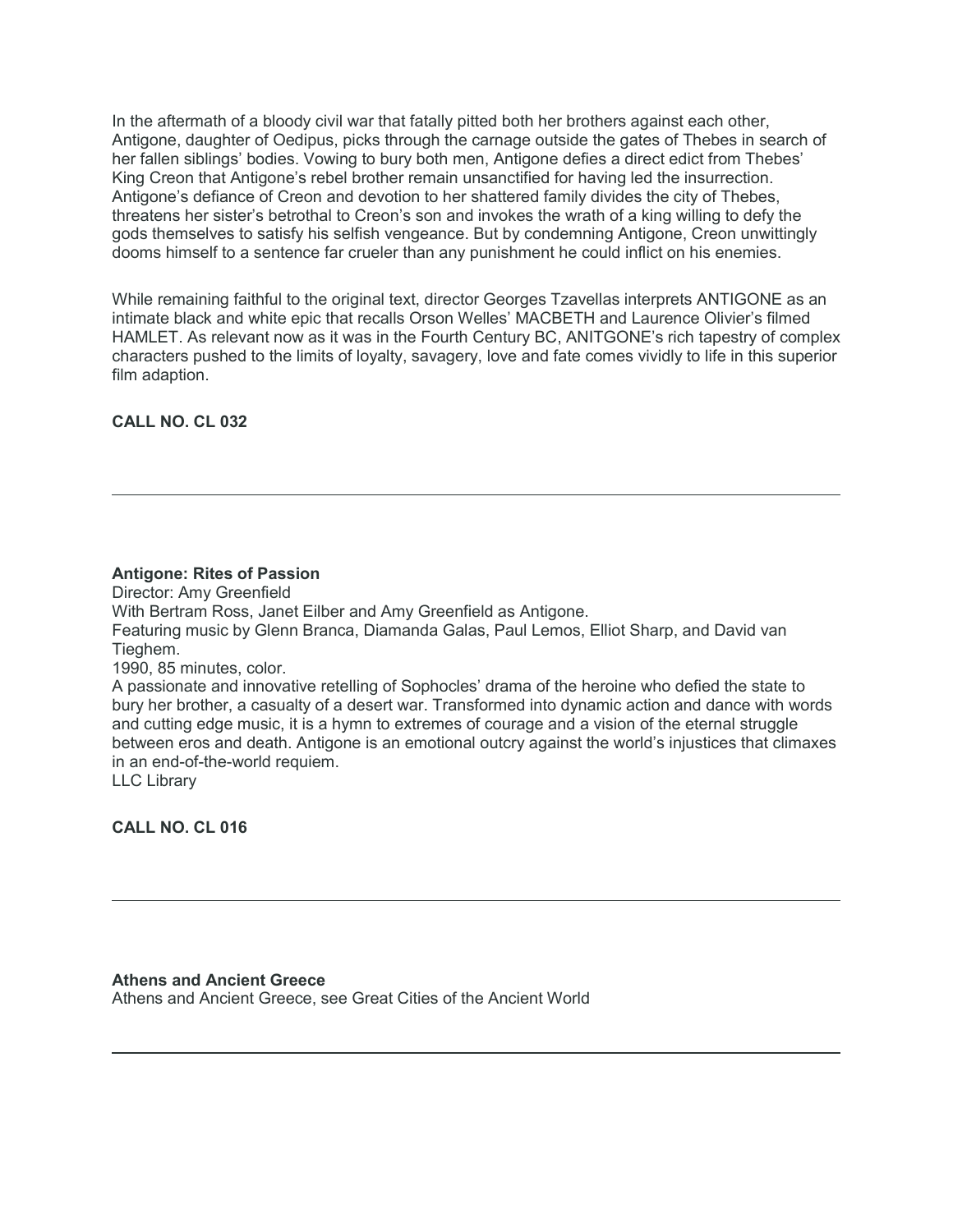### **Bacchantes**

#### Director: George Ferroni

With Taina Elg, Pierre Brice, Akim Tamiroff.1963, 100 minutes, Black & White, dubbed into English. A provocative ballerina explores her sensuality in a series of love affairs and sexual adventures. Set against a backdrop of hard work and dedication, this story portrays the professional life of a dancer, amidst her personal world of turmoil and triumph. Story based on <> by Euripides. LLC Library

### **CALL NO. IT 016**

### **Brothers**

The Terence Project; Terence's Adelphoe in English Translation

1996, 108 minutes, color.

Prologue to Terence's Adelphoe:

When the playwright realized that his work was being attacked unfairly and that his enemies were outraging the play we are about to act, he wanted to submit to

trial: you will be the judges whether his work should be praised or blamed.

Synapothneskontes is a comedy by Diphilus. Plautus adapted it as Dying Together. In the original Greek, near the beginning, there is a young man who kidnaps a prostitute from a slave dealer.

Plautus left that scene out entirely, so Terrence translated it word for word and used it in Adelphoe. We are about to act the play for the first time. Judge carefully whether you think she stole or rescued a scene that was cut out carelessly.

As for what those evil-minded men are saying, "he gets help from important Romans; they practically write his play for him" – what they think is a nasty insult he thinks is the highest praise: he wins the approval of those who win the approval of all of you, the whole city. Their generous service in war, in peace, in industry, each one of you has relied upon.

Now don't expect a plot summary. The two old men who will appear first will explain the story in part and the rest will be made clear in what happens. Make sure your fairness encourages the playwright to work even harder writing plays.

LLC Library

**CALL NO. CL 026**

**Classical World of Greece and Rome, The**

1992 Studio Quart, about 30 minutes. Masterpieces of the Hermitage – Museum of St. Petersburg. LLC Library – Call Number: MLGE[neral Purpose] 015

**CALL NO. see Italian**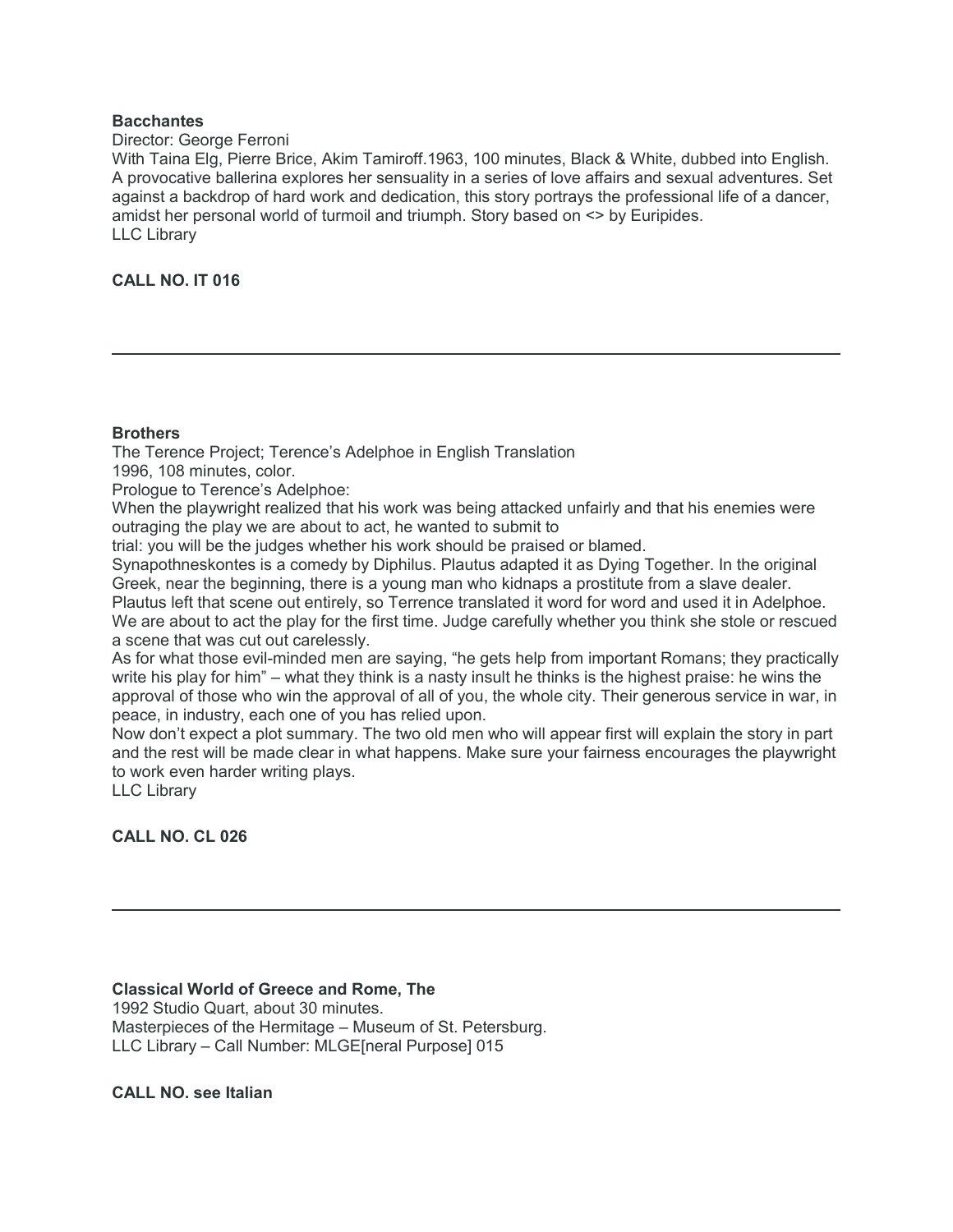### **Crete and Mycenae**

1986, 54 minutes, color.

Over a hundred years ago, just about the rich plain of Argos on the site of Homer's "golden Mycenae," archeologist Heinrich Schliemann unearthed the massive and fabled Lion Gate, leading him to pronounce that he had found the graves of Agamamnon and his companions. His discovery was to add yet another piece to one of the most fascinating and mysterious archaeological puzzles of our time. This highly acclaimed motion picture, filmed on the island of Crete and at Mycenae on the Greek mainland, unveils the findings of Schliemann and countless others who went before and after him.

It explores the cultural and historical connections between the rich Minoan civilization and neighboring Mycenae, probes the palatial archaeological findings at Knossos, and preserves brilliantly on film the beauty and intensity that characterized these two magnificent ancient cultures. LLC Library

### **CALL NO. CL 022**

### **Dante's Inferno**

Director: Peter Greenaway

With John Gielgud, Bob Peck, Joanne Whalley, Laurie Booth, Susan Wooldridge, Susan Crowley. 1993, 8 segments, 11 minutes each, color.

This ambitious program, produced by the award-winning film director Peter Greenaway and internationally-known artist Tom Phillips, brings to life the first eight cantos of Dante's Inferno. Featuring a cast that includes Sir John Gielgud as Virgil, the cantos are not conventionally dramatized. Instead, the feeling of Dante's poem is conveyed through juxtaposed imagery that conjures up a contemporary vision of hell, and its meaning is deciphered by eminent scholars in visual sidebars who interpret Dante's metaphors and symbolism. LLC Library

### **CALL NO. see Mod. Languages**

### **Dionysus: Ecstacy and Renewal**

RMI Media Productions for the Humanities, ABH-12, 30 minutes. Video examines the human drive to build and tear down. The same two forces, Apollonian and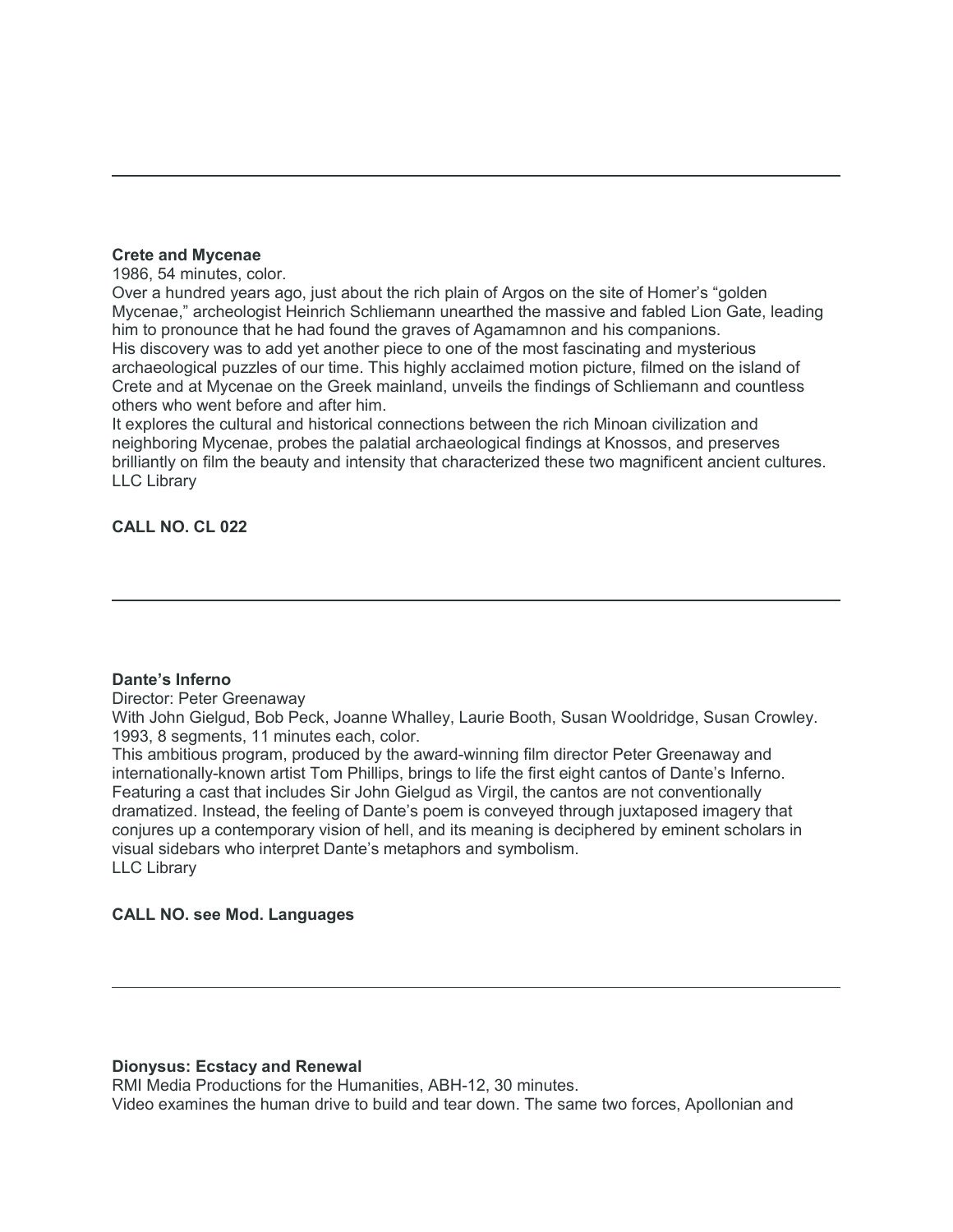Dionysian, are treated similar to the way they were treated in Sunlit Chariot, The [see below]. Examples quoted: Schiller's <> with music by Beethoven, America's Gilded Age with Huck Finn as a counterweight, and today's images.

The secret is to find the balance between the forces which on one hand try to pull people into an unbearable chaos and on the other hand try to win people over to static perfection. LLC Library – Call Number: MLGE[neral Purpose] 009

### **CALL NO. MLGP 009**

#### **Dream of the Hero, The**

RMI Media Productions for the Humanities, ABH-10m 30 minutes. Video examines the function of the hero in society, e.g., King Arthur and JFK. The need for heroes

has been well established as is shown in the many monomyths of Greece like that of Perseus and Theseus. The latter one is acted out.

LLC Library – Call Number: MLGE[neral Purpose] 007

### **CALL NO. MLGP 007**

**Dreamwood** Director: James Broughton 1972, 45 minutes. LLC Library

**CALL NO. CL 008**

### **Elektra**

Richard Strauss. Conductor: Abbado, The Chorus and Orchestra of the Vienna State Opera With Eve Marton, Brigitte Fassbänder, Cheryl Studer, James King, Franz Grundheber. 1989, 108 minutes, German with English subtitles. Story of horror and revenge about the mad, guild-ridden Klytemnestra, vulnerable Chrysothemis, and the vengeful Elektra. LLC Library – Call Number: Elektra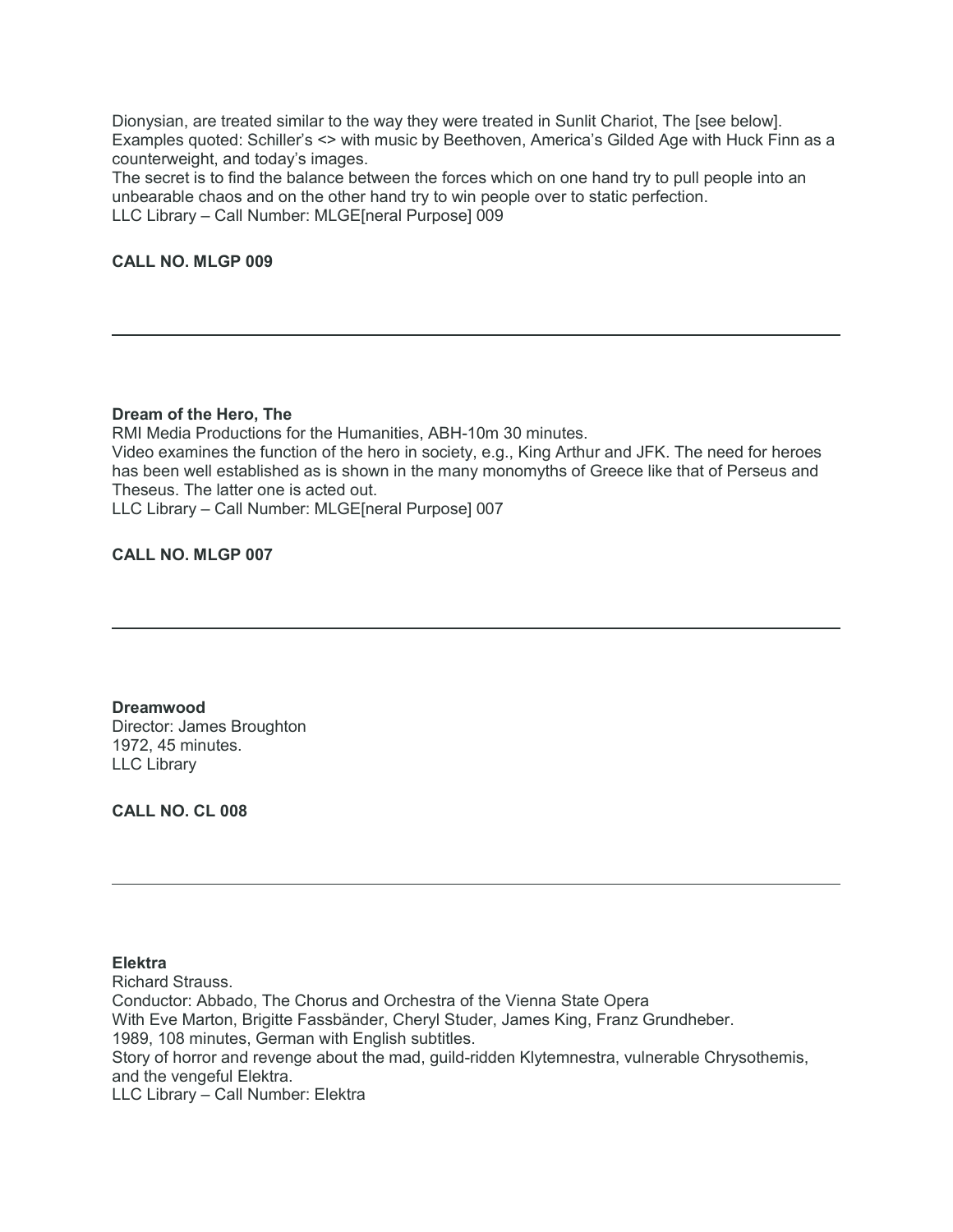Richard Strauss. Conductor: Abbado, The Chorus and Orchestra of the Vienna State Opera With Eve Marton, Brigitte Fassbänder, Cheryl Studer, James King, Franz Grundheber. 1989, 108 minutes, German with English subtitles. Story of horror and revenge about the mad, guild-ridden Klytemnestra, vulnerable Chrysothemis, and the vengeful Elektra. LLC Library

### **CALL NO. GR 006-A**

**Elektra** with notes in video cover Richard Strauss. Conductor: Levine, The Metropolitan Opera Orchestra With Brigit Nilsson, Leonie Rysanek, Mignon Dunn, Robert Nagy, Donald McIntyre. Performed February 16,1980, 112 minutes, German with English subtitles. Story of horror and revenge about the mad, guild-ridden Klytemnestra, vulnerable Chrysothemis, and the vengeful Elektra. LLC Library 066-B

### **CALL NO. see German**

**Elektra** Richard Strauss. The Metropolitan Opera Orchestra, Performed September 12, 1984. Recorded by Dr. D. Poduska. Story of horror and revenge about the mad, guild-ridden Klytemnestra, vulnerable Chrysothemis, and the vengeful Elektra. LLC Library

**CALL NO. see German**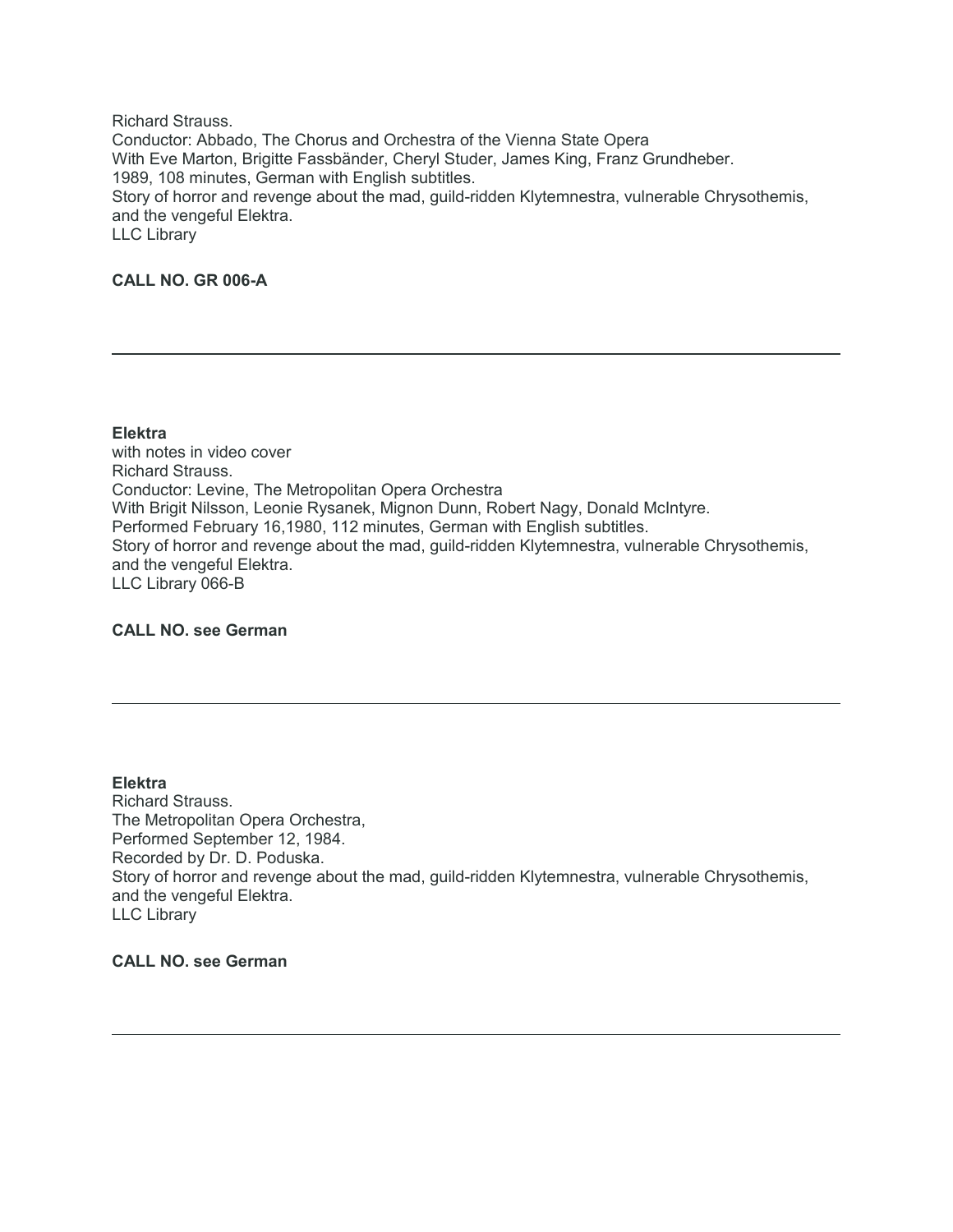**Forum Romanum Program 1, 2, 3** 9 minutes each. Produced by the National Latin Exam and WNVT LLC Library **CALL NO. CL 025-A**

**Forum Romanum Program 4, 5, 6** 9 minutes each. Produced by the National Latin Exam and WNVT LLC Library **CALL NO. CL 025-B**

**Forum Romanum Program 7, 8, 9** 9 minutes each. Produced by the National Latin Exam and WNVT LLC Library **CALL NO. CL 025-C**

**Forum Romanum Program 10, 11, 12** 9 minutes each. Produced by the National Latin Exam and WNVT LLC Library **CALL NO. CL 025-D**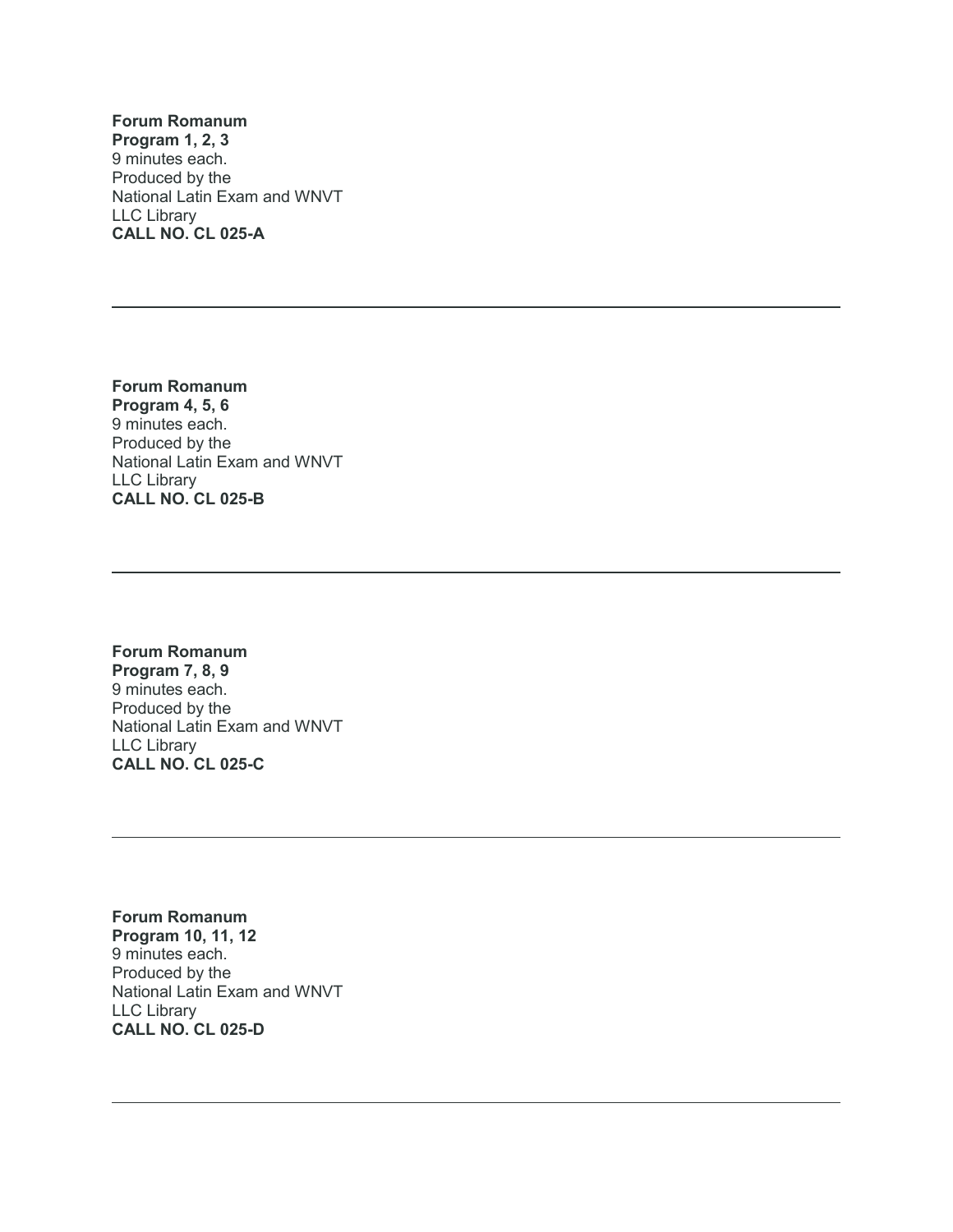**Fr. A. Madigan**, see Law without Lawyers … Life and Litigation in Classical Athens Mirror for Feminists

### **Great Cities of the Ancient World**

1995, 70 minutes, computer enhanced.

Ancient Greece and 25 of the most significant structures and monuments, as originally built, come alive as Greek customs and daily life are revealed through computer graphics, archival film and classic art. Tour the Acropolis in the 5th century B.C. Gaze at the statue of Athena and the Parthenon, the pride and joy of the Athenians. Walk the Agora, Theater of Dionysus, Olympia [home of the Olympic games] and the Temple of Zeus. Travel to Mycenae, City of Agamemnon; Santorini and Atlantis, the legendary lost continent. LLC Library

### **CALL NO. CL 015-A**

#### **Great Cities of the Ancient World**

1995, 60 minutes, computer enhanced.

The magnificence of Rome and Pompeii as they were about 2,000 years ago is reconstructed before your eyes. See the Colosseum as it stood, with 50,000 Romans applauding the bloody gladiator spectacles. Walk the Roman Forum in all its splendor. See the Circus Maximius where 150,000 cheered the chariot races. Gaze at the lavish lifestyles in both Rome and Pompeii – the baths, theatres, temples, palaces, and shopping markets. Watch Nero's Rome ablaze and Vesuvius' devastation of Pompeii, recreated as it might have happened. 1993, 60 minutes.

LLC Library

**CALL NO. CL 015-B**

#### **Greek Temple, The**

1986, 54 minutes, color.

For uncounted centuries, the temples at Paestum were lost to all human knowledge, shrouded in a marshy, malaria-infested coastal plain. When roads were built into the forbidding region of southern Italy in the mid-18th century, archaeologists discovered the colossal remains of a sacred city that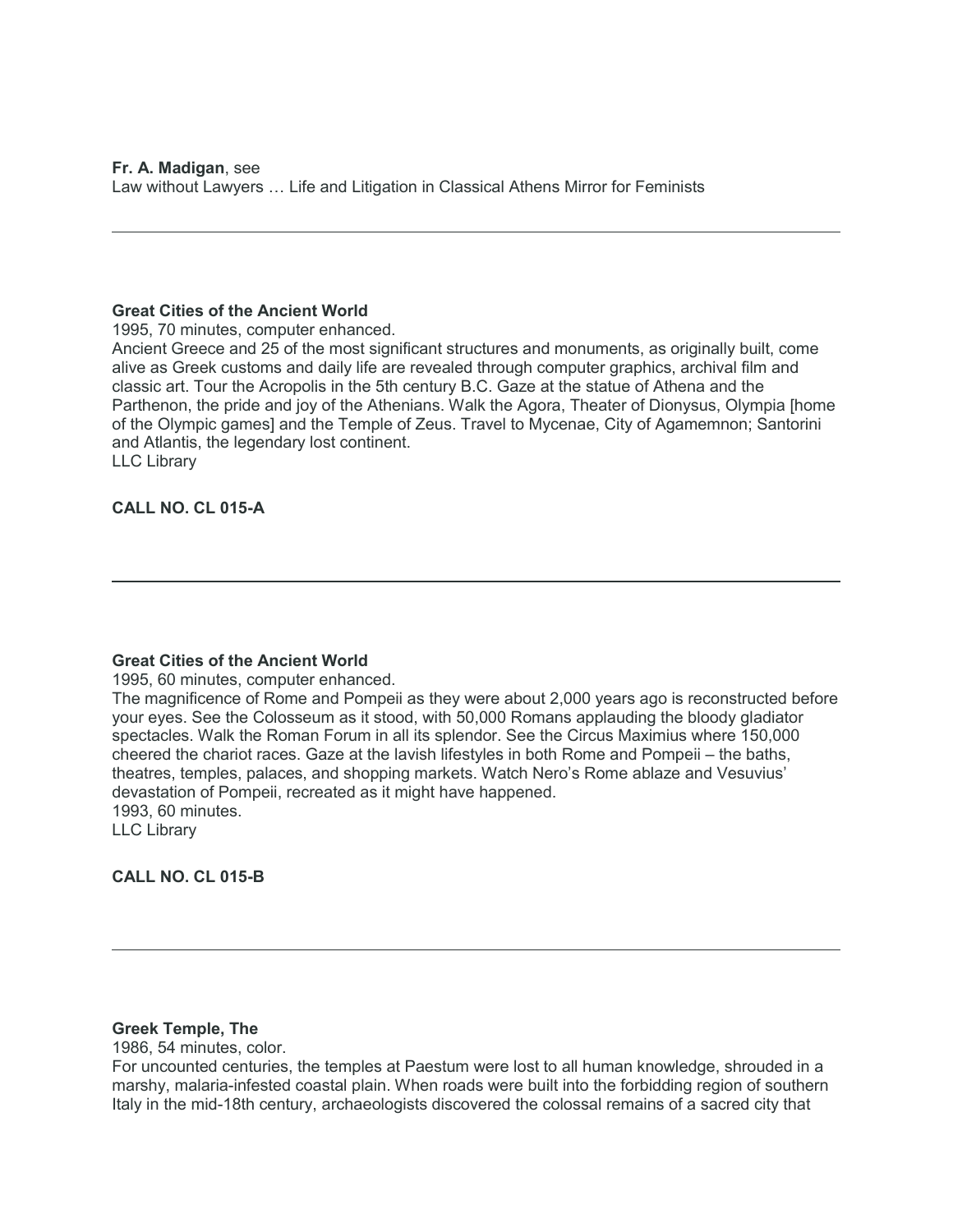### has stood for over 2,000 years.

This acclaimed motion picture documentary is a fascinating journey through these remains, as well as those at Delphi, Agrigento, Sounion, and the Acropolis. It traces the evolution of temples in Magna Grecia through the Doric, Ionic, and Corinthian styles, and includes models and animated reconstructions of some of the most magnificent of the ancient shrines.

From the sprawling Greek power center, Olympia, to the largest and most lavish temple on the mainland, the Parthenon, The Greek Temple spans the golden age of the Greek empire to reveal the glorious and majestic dwelling places of the mythical gods themselves. LLC Library

### **CALL NO. CL 021**

### **I, Claudius**

Based on the novels by Robert Graves, in 13 parts, a BBC production in association with London Film Productions Limited.

### **Part 01: A Touch of Murder**

58 minutes, color.

Claudius begins his story with the magnificent banquet which marks the seventh anniversary of the Battle of Actium. Augustus, Livia, Agrippa, and Marcellus are among those attending. Augustus is displeased because Agrippa wants to leave Rome; Agrippa is too old to be Augustus' successor, but dislikes Marcellus, who is being groomed for the throne. Marcellus' popularity is evinced by the tumultuous ovation he receives from the crowds at the annual Roman games; Augustus' absence from Rome gives Livia the opportunity to summon Marcellus to the Palace and poison him. This videocassette contains the production of I, Claudius as it was originally presented on television. Certain scenes contain nudity or violence. Viewer discretion when screening these programs for younger audiences is suggested. LLC Library

**CALL NO. CL 030 – A**

### **I, Claudius Part 02: Family Affairs** 58 minutes, color.

Livia has arranged for the marriage of Augustus' spoiled daughter, Julia, to her son Tiberius, who remains in love with his ex-wife Vipsania. Meanwhile, Drusus, Tiberius' brother, dies from wounds received in fighting with the Germans. Augustus orders Tiberius to leave Rome, believing Agrippa's two sons to be the best hope for Rome's future…until Livia promises to take care of them. This videocassette contains the production of I, Claudius as it was originally presented on television. Certain scenes contain nudity or violence. Viewer discretion when screening these programs for younger audiences is suggested. LLC Library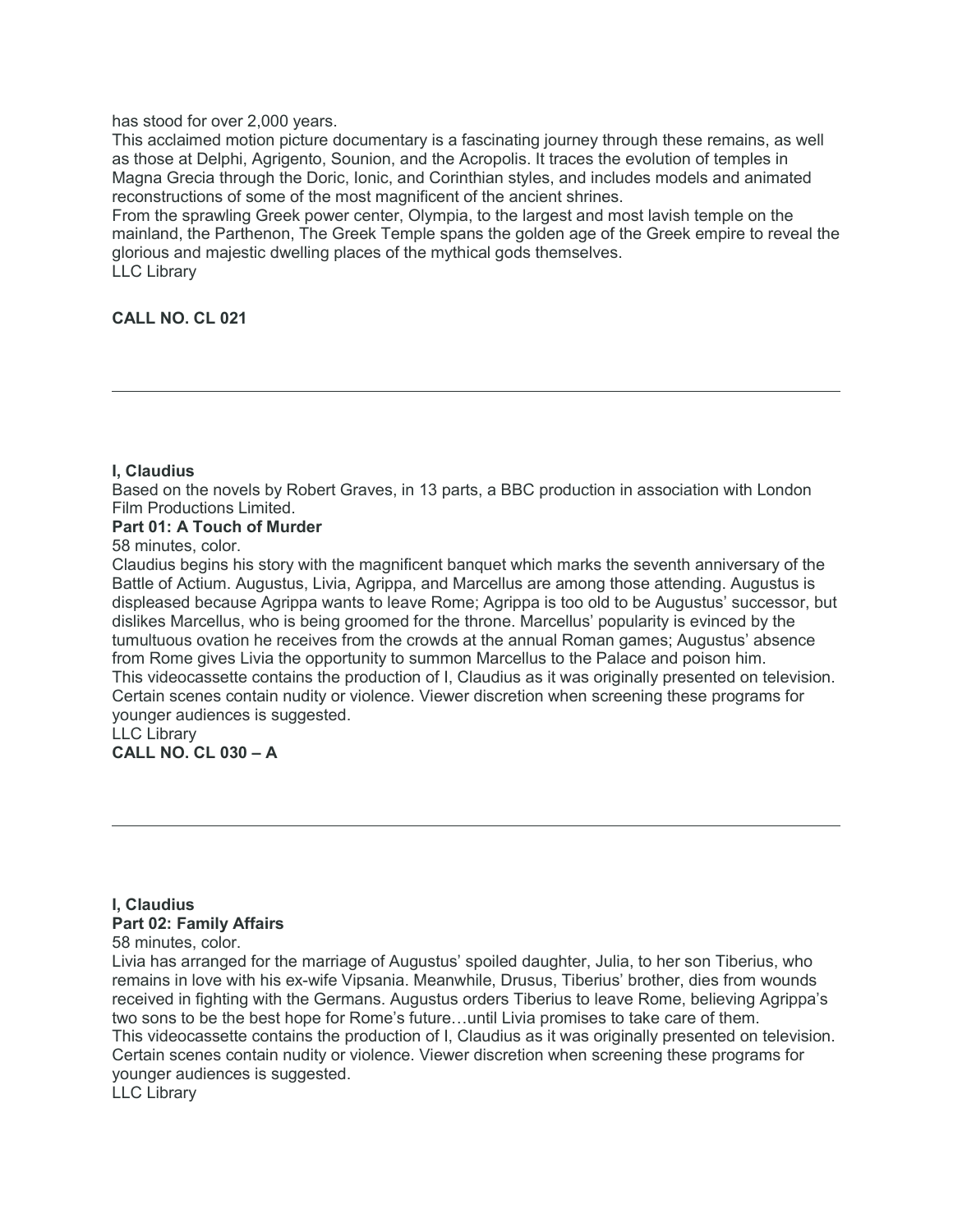### **I, Claudius Part 03: Waiting in the Wings**

58 minutes, color.

Despite Livia's pleas, Augustus will not allow Tiberius to return to Rome. He has also taken Gaius' sudden and inexplicable death badly. Morals are degenerating everywhere in Rome, Augustus' daughter Julia having entertained half the Roman nobility. Then Lucius suddenly dies. Tiberius is summoned back to Rome, where he meets up again with his mother and the aging Augustus, who has made Postumus his heir. But Tiberius has been adopted into Caesar's family as well, and is in line to the succession. And Tiberius is Livia's son.

This videocassette contains the production of I, Claudius as it was originally presented on television. Certain scenes contain nudity or violence. Viewer discretion when screening these programs for younger audiences is suggested.

LLC Library **CALL NO. CL 030 – C**

### **I, Claudius**

## **Part 04: What Shall We Do About Claudius?**

58 minutes, color.

The Roman legions have suffered their worst defeat in 400 years at the hands of the Germans, and Tiberius is dispatched with a fresh army to secure the Rhine bridgeheads. Meanwhile, Claudius working on his book, meets Livy and Asinius Pollio, who reveal that both his father, Drusus, and his grandfather, Marc Anthony, were poisoned because they believed in the Republic. Livia proceeds in the hatching and execution of further plots to enable Tiberius' accession to the throne. Claudius is married to a giantess who towers above him; Livia and Augustus join in the deafening crescendo of cruel mockery, as Claudius, with twitching head, grins foolishly.

This videocassette contains the production of I, Claudius as it was originally presented on television. Certain scenes contain nudity or violence. Viewer discretion when screening these programs for younger audiences is suggested.

LLC Library **CALL NO. CL 030 – D**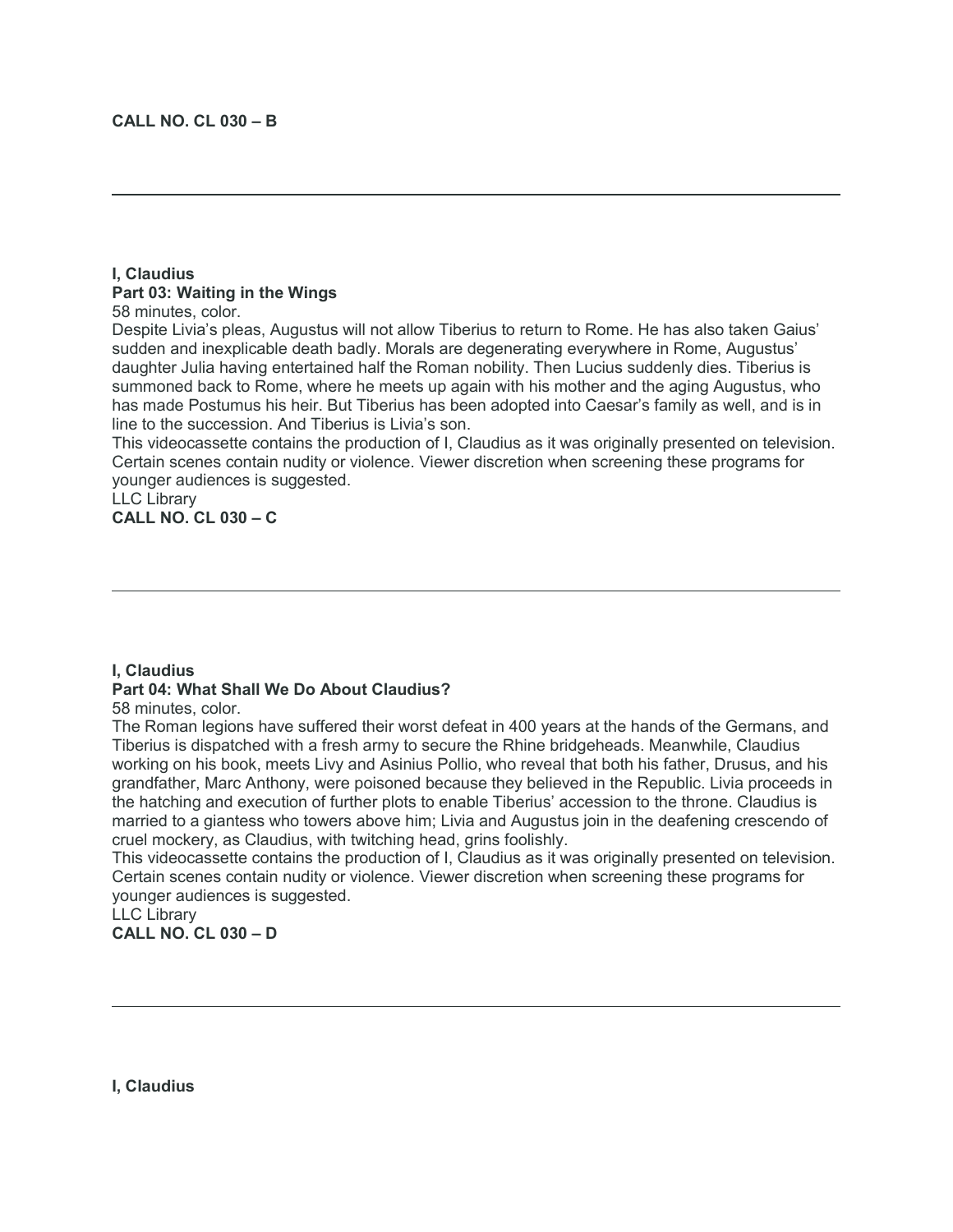### **Part 05: Poison is Queen**

58 minutes color.

Claudius has been married for a year, and is the father of a baby boy. At the Senate, the aging Emperor Augustus wears his best robes to welcome Germanicus and Tiberius on their triumphant return from crushing the rebellious Germans. Claudius tells his brother Germanicus all he has discovered about Livia's systematic destruction of all who have stood in the way of her ambitions. Even Augustus falls prey to her poisons. A handful of additional murders and the substitution of a false will for Augustus's own wishes, and Tiberius becomes Emperor.

This videocassette contains the production of I, Claudius as it was originally presented on television. Certain scenes contain nudity or violence. Viewer discretion when screening these programs for younger audiences is suggested.

LLC Library **CALL NO. CL 030 – E**

### **I, Claudius Part 06: Some Justice** 58 minutes, color.

Tiberius is now Emperor. Only one man had stood between him and the throne-Claudius' brother, Germanicus-and now he too is dead of suspected poisoning. Notably absent from his funeral, Livia and Tiberius listen from within the palace to the chants of the hostile crowd without. Agrippina, the widow of Germanicus, swears vengeance, and worries about the future of her son Nero, Drusus, and Caligula. The family is interrupted at dinner by cries ofalarm and the smell of burning. The little

monster, Caligula, has set fire to the house.

This videocassette contains the production of I, Claudius as it was originally presented on television. Certain scenes contain nudity or violence. Viewer discretion when screening these programs for younger audiences is suggested.

LLC Library **CALL NO. CL 030 – F**

### **I, Claudius Part 07: Queen of Heaven**

58 minutes, color.

Tiberius spends his time conducting trials for treason and indulging in orgies, a pastime in which he is encouraged by the young Caligula. Tiberius is himself the object of incessant conspiracies aimed at using his power and succeeding to his throne. Claudius' grandmother, Livia, once the most beautiful woman in the world, now 80 years old and a shriveled shell of her former self, agrees to tell him the whole story of her deeds in return for his promise to assist her in her quest for deification. When she dies, Claudius puts a coin in her mouth to pay the ferryman for the journey across the River Styx.

This videocassette contains the production of I, Claudius as it was originally presented on television. Certain scenes contain nudity or violence. Viewer discretion when screening these programs for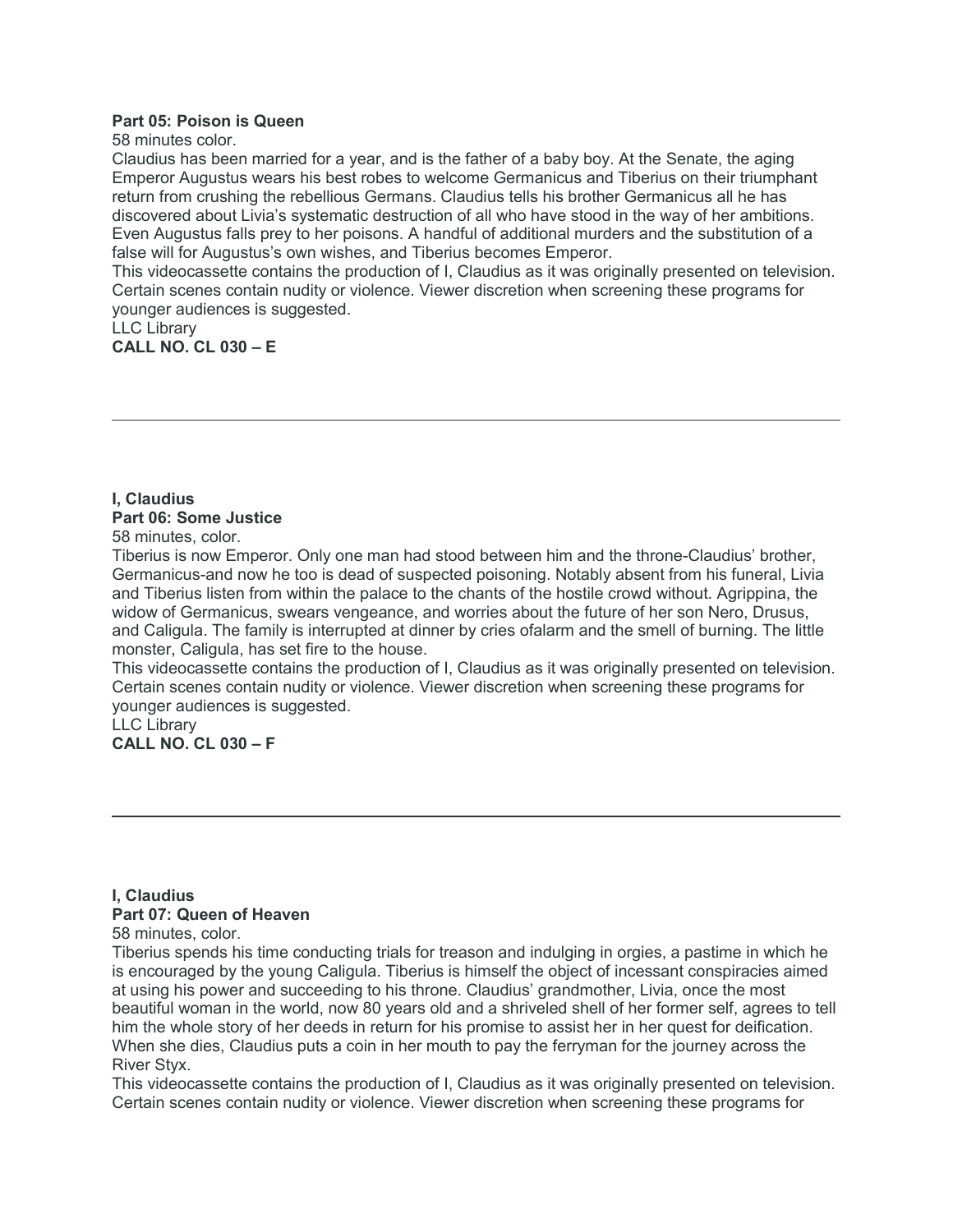younger audiences is suggested. LLC Library –

### **CALL NO. CL 030 – G**

### **I, Claudius Part 08: Reign of Terror**

58 minutes, color.

Livia is dead but the intrigues and the murders continue; Antonia warns her son Claudius that Tiberius is systematically killing off all relatives who might succeed him. The principal instigator is Sejanus, Tiberius' trusted but untrustworthy second-in-command. Tiberius learns the truth, Sejanus is murdered, and the Senate steps are piled high with the bodies of Sejanus' friends and relatives. Claudius reflects that his marriage with Sejanus' sister might have cost him his life, had he not been his mother's son; instead, he divorces Aelia and returns her dowry in full.

This videocassette contains the production of I, Claudius as it was originally presented on television. Certain scenes contain nudity or violence. Viewer discretion when screening these programs for younger audiences is suggested.

LLC Library

**CALL NO. CL 030 – H**

### **I, Claudius Part 09: Zeus, By Jove**

58 minutes, color.

Tiberius has named Caligula his heir. Before his body is even cold, Caligula proclaims himself the new Emperor and begins to distribute to the people and the army some of the money left by Tiberius. Caligula complains of frequent headaches and eventually falls into a coma; when he comes to, he says he has never been ill but instead underwent metamorphosis and that despite his mortal appearance, he has actually been reborn and become divine. It has been revealed to him that he is akin to Zeus in power and might. In a final fit of madness, he dresses in the silken robe of Zeus to become a living replica of the Greek god descended from Olympus.

This videocassette contains the production of I, Claudius as it was originally presented on television. Certain scenes contain nudity or violence. Viewer discretion when screening these programs for younger audiences is suggested.

LLC Library

**CALL NO. CL 030 – I**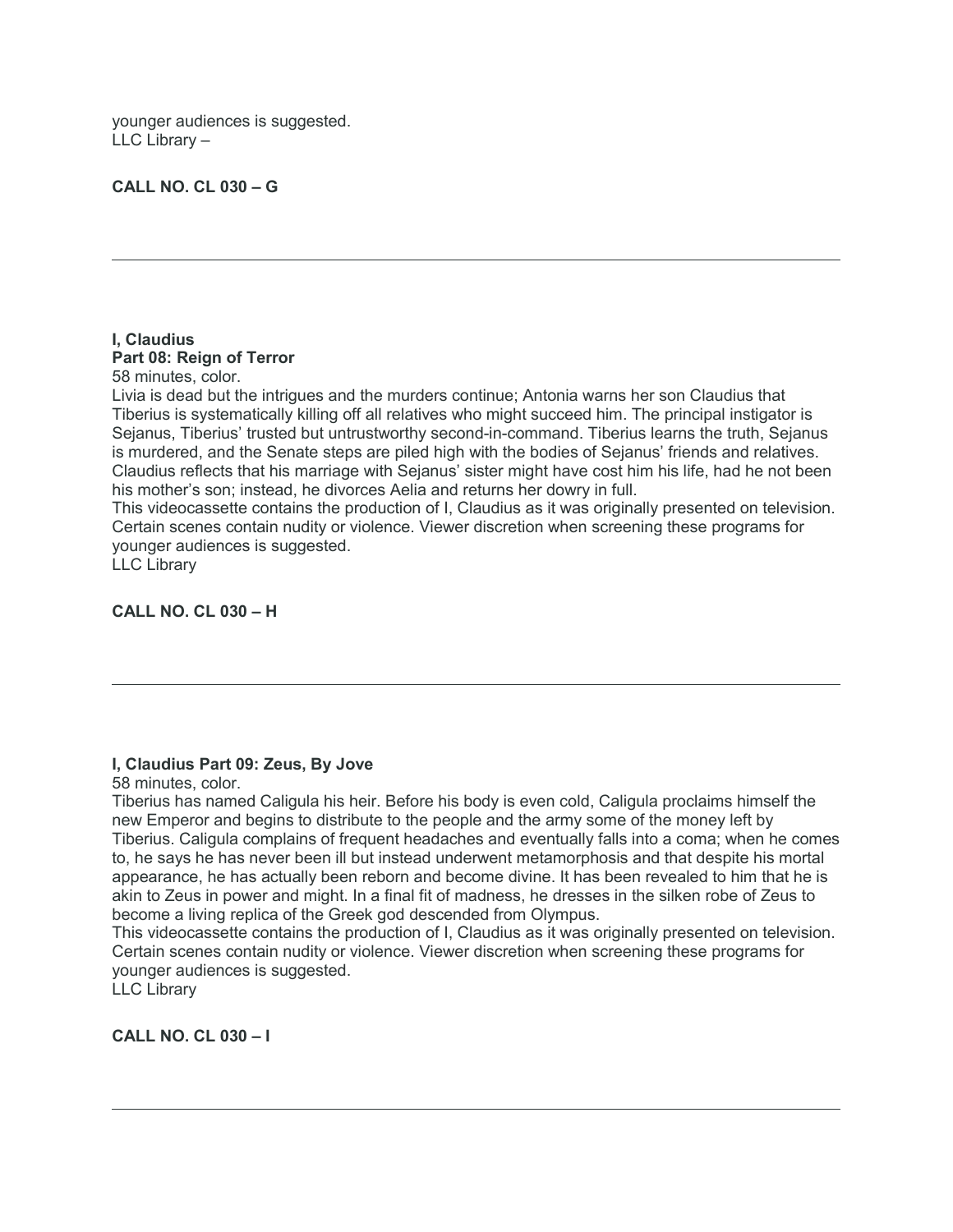### **I, Claudius Part 10: Hail Who?**

58 minutes,color.

Caligula has turned the palace into a brothel, run by Senators and their wives, where gambling and orgies regularly take place. Claudius has been appointed door-keeper, and never far away are the German soldiers who act as the Emperor's personal bodyguards. Claudius, now in his fifties, lives in the poorer quarter of town-a small price to pay, he is advised, for remaining alive. Caligula's madness proceeds apace, until at last he is assassinated. To be the Emperor's bodyguard, the Praetorian Guard must find and Emperor, so why not Claudius? Despite his protests that he is a Republican, Claudius is crowned with the gold chaplet. The Guard lift him high on their shoulders as the shout rings out, "Long live Claudius!"

This videocassette contains the production of I, Claudius as it was originally presented on television. Certain scenes contain nudity or violence. Viewer discretion when screening these programs for younger audiences is suggested.

LLC Library

### **CALL NO. CL 030 – J**

### **I, Claudius Part 11: Fool's Luck**

58 minutes,color.

The Emperor Claudius is advised to keep his Republican sentiments to himself, for to relinquish his power to the Senate would necessitate the death of the entire Imperial family. Things progress steadily under Claudius' rule: finances improve, administrative reforms are made, he keeps his promise to his grandmother Livia to press for her deification. Ignoring his friend Herod's advice to trust no one, Claudius summons a former enemy back to Rome as his confidant; Silanus, caught in a web of lies, tries to kill Claudius and is banished.

This videocassette contains the production of I, Claudius as it was originally presented on television. Certain scenes contain nudity or violence. Viewer discretion when screening these programs for younger audiences is suggested.

LLC Library

**CALL NO. CL 030 – K**

### **I, Claudius Part 12: A God in Colchester**

58 minutes, color.

While Claudius is away from Rome reestablishing Britain as a Roman province, his wife, Messalina, takes a succession of lovers. No one dares tell the Emperor, and she knows that she can easily twist him around her little finger. Who is so foolish as an old man in love? Meanwhile, Claudius' friend,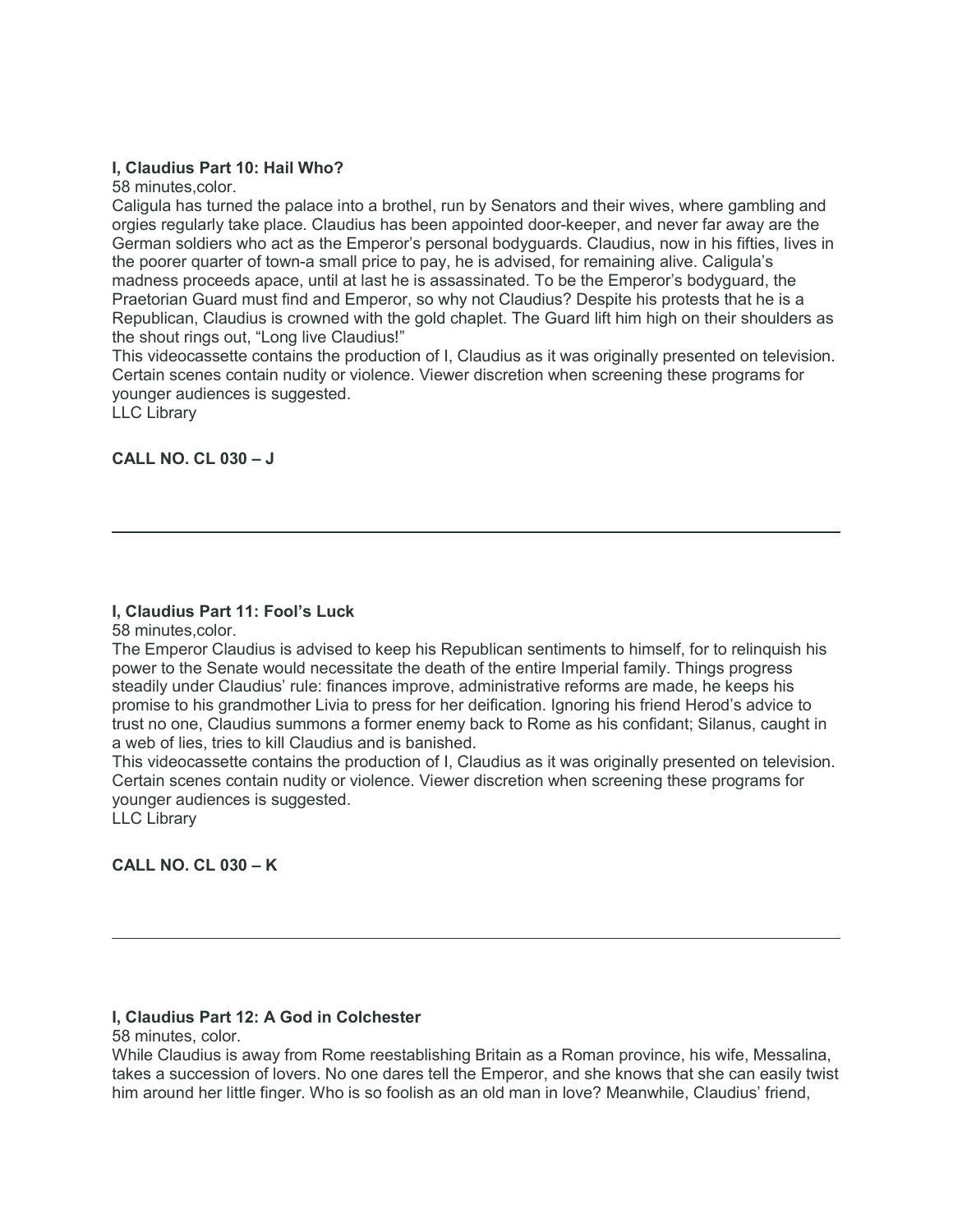Herod Agrippa, had risen in revolt against Rome in Jerusalem. Claudius' reign and his life are threatened when Messalina and her lover are bigamously married at a Bacchanalian wedding feast. Claudius unwittingly orders Messalina's execution; he learns of her death at the same time he is told that, at Colchester in Britain, the temple of the god Claudius has been dedicated. Claudius sobs in grief.

This videocassette contains the production of I, Claudius as it was originally presented on television. Certain scenes contain nudity or violence. Viewer discretion when screening these programs for younger audiences is suggested.

LLC Library

**CALL NO. CL 030 – L**

### **I, Claudius Part 13: Old King Log**

58 minutes, color.

Claudius is persuaded to remarry-and agrees to marry another schemer, Agripinilla, mother of Nero. Claudius, having a premonition of his own death, knows that he has signed the death warrant of his son Britannicus. The Sybil has foretold that Nero is destined to rule after Claudius-and that after becoming Emperor, Nero will kill his mother. Claudius is old and tired, he has completed writing the history of his family, in which he describes himself as Old King Log because he has been "as deaf and blind and wooden as a log". Poisoned by his wife, he dies alone during the night, as the Sybil speaks to him for the last time.

This videocassette contains the production of I, Claudius as it was originally presented on television. Certain scenes contain nudity or violence. Viewer discretion when screening these programs for younger audiences is suggested.

LLC Library –

**CALL NO. CL 030 – M**

#### **Jason and the Argonauts**

Director: Don Chaffey

With Todd Armstrong, Nancy Kovack, Gary Raymond, Lawrence Naismith, Niall MacGinnis, Honor Blackman.

Special effects by Ray Harryhausen.

1963, 104 minutes.

The quest for the Golden Fleece by Jason and his band of warriors is turned into an epic screen fantasy with some of Ray Harryhausen's finest scenes [harpies, giant statues come to life, and skeleton warriors].

LLC Library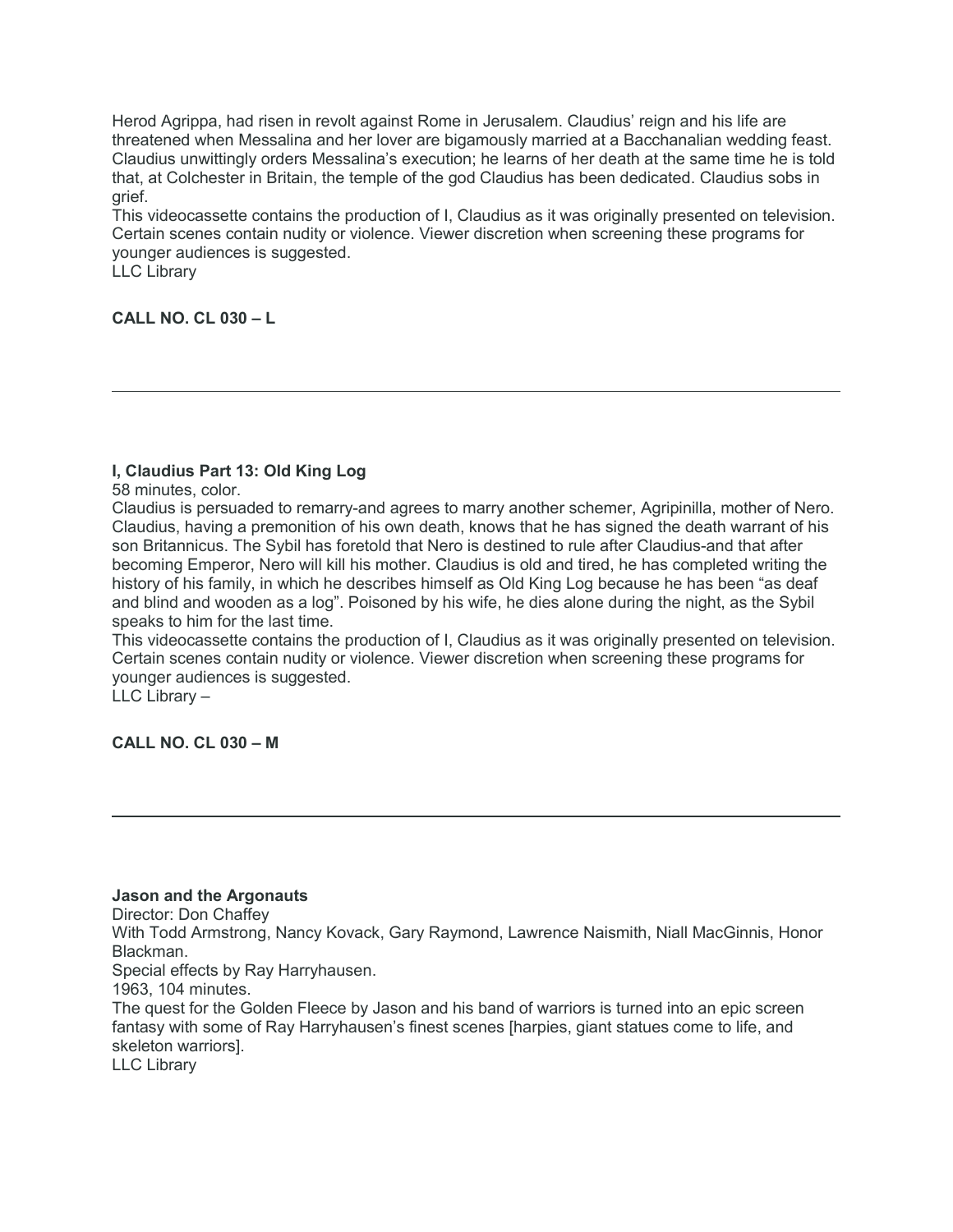### **Latin Laughs: a Production of Plautus' Poenulus**, see Poenulus

#### **Law without Lawyers**

… Life and Litigation in Classical Athens Presentation by Reverend Arthur Madigan, SJ On Thursday November 14, 1996. LLC Library

### **CALL NO. CL 027**

#### **Lysistrata**

Director: Yiannis Negrepontis with Jenny Karezi, Costas Kasakos. 1987, 97 minutes. Lysistrata is the Athenian woman disgusted by the way men have ruined the country with their endless war. Rallying other women, she proposes that they impose an embargo on sexual relations with men as long as the war lasts. The film liberates the action from the stage, places it on location in the acropolis, and renders Aristophanes' plea in a forceful manner. LLC Library

### **CALL NO. CL 020**

#### **Medea**

Jose Quintero With Judith Anderson, Colleen Dewhurst 1959, 107 minutes, Black and White. Euripides' master work, Medea is vividly brought to life. A top notch cast is spearheaded by the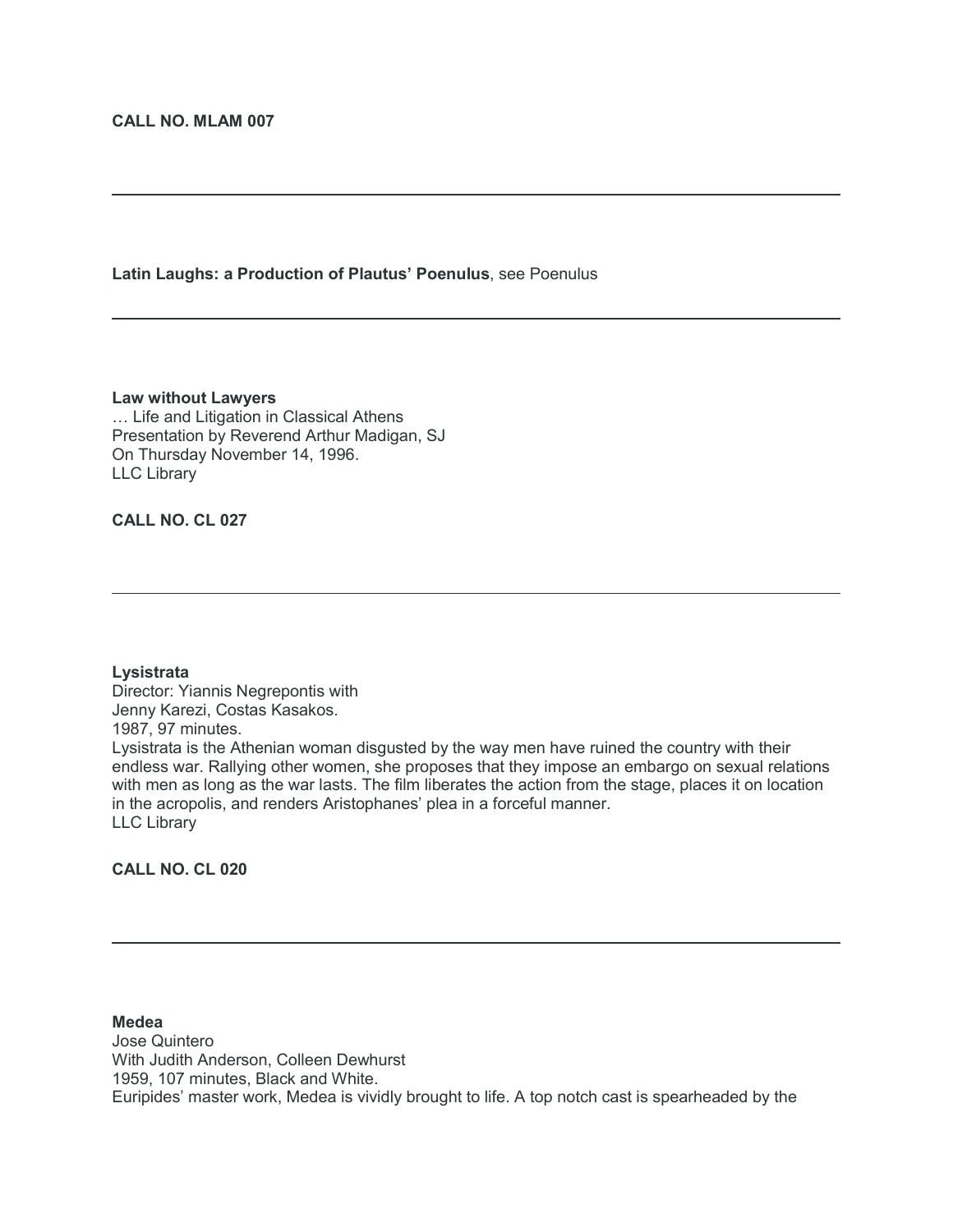mercurial Judith Anderson in the title role she defined on Broadway.

As the young priestess, Medea betrayed her family and homeland to steal the Golden Fleece for Jason. Over the years, Jason has grown disenchanted with Medea and plans to marry the daughter of Creon, King of Corinth. What follows is a classic story of jealousy and revenge that after almost 2500 years, still leaves audiences speechless with unbridled fury and passion. LLC Library

### **CALL NO. MLAM 036**

**Mirror for Feminists** Presentation by Reverend Arthur Madigan, SJ On Thursday November 14, 1996. LLC Library

### **CALL NO. CL 028**

#### **Odyssey of Troy, The**

1995, 50 minutes.

In the more than 3,000 years since Troy's fabled fall, its mysteries have yet to be unraveled. The legends of the Troyan Horse, Helen of Troy and Achilles have fueled some of archeology's most celebrated expeditions, yet continue to baffle scholars and ignite controversy.

Join a team of archeologists and travel to the site of Troy in modern-day Turkey, searching for answers to the eternal questions of this eternal mystery: Did the Troyan War really occur? Was the abduction of Helen its cause? And what do we know of Homer, the poet whose Iliad told Troy's illfated history? The team's astonishing findings add a new and intriguing chapter to this immortal story!

LLC Library

**CALL NO. CL 019**

**Odyssey, The** An EVN production Part 1: 17 minutes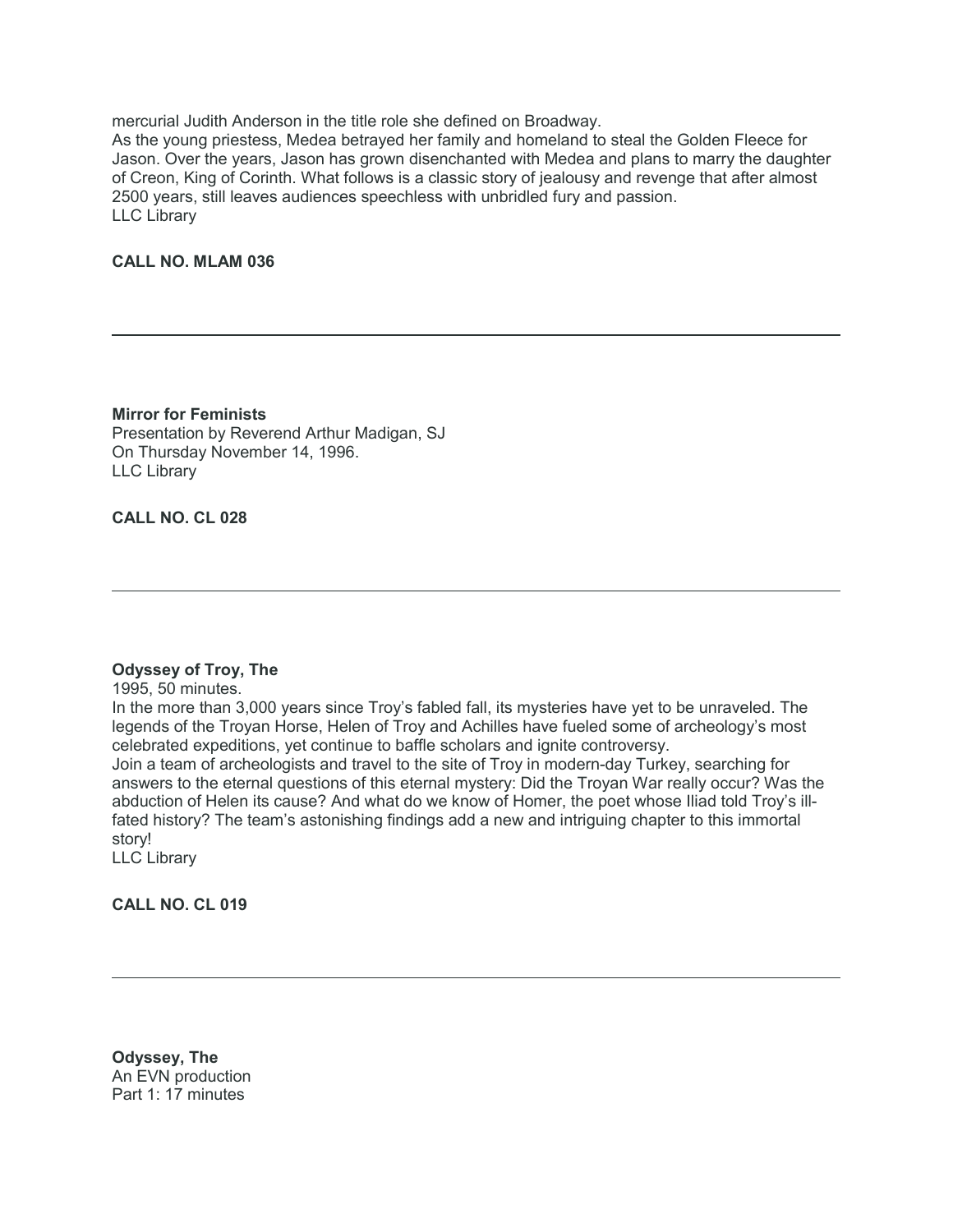Part 2: 14 minutes LLC Library

### **CALL NO. CL 024-1/2**

#### **Phaedra**

Director: Jules Dassin with Melina Mercoury and Anthony Perkins. 1961, 116 minutes, dubbed into English. This is a contemporary remake of Euripides' "Hippolytus", the ancient Greek play about incest between a mother and stepson. LLC Library

### **CALL NO. MLAM 037**

### **Poenulus, Latin Laughs: A Production of Plautus' comedy**

Director: John H. Starks, Jr.

1994, 105 minutes.

We don't often hear about Latin or Greek drama being staged in their original languages; it's in translation or through modern playwrights that we see the great masterpieces of Greece and Rome performed today. That's why the 1994 presentations at the University of North Carolina, Chapel Hill, of Plautus' Poenulus – in Latin! – are such a rare treat. With a total of more than one thousand spectators for three live shows, these performances were a huge success.

·Contemporary props and jokes bring the Latin to life.

·English plot explications make the action easier to follow.

·The video's list of Dramatis personae features pictures of costumed actors for easy identification of character.

·Act and scene numbers at the bottom of the screen allow quick reference to the text.

Although Poenulus has sometimes been criticized for its double plot and length, director J.J. Starks, Jr. discerns the play's excellence: "What stands out about Poenulus…is not the 'weakness' of its web of plots…but the infinite variety of characters that cross the stage and help to paint a picture of the entire comedic world."

**CALL NO. CL 029**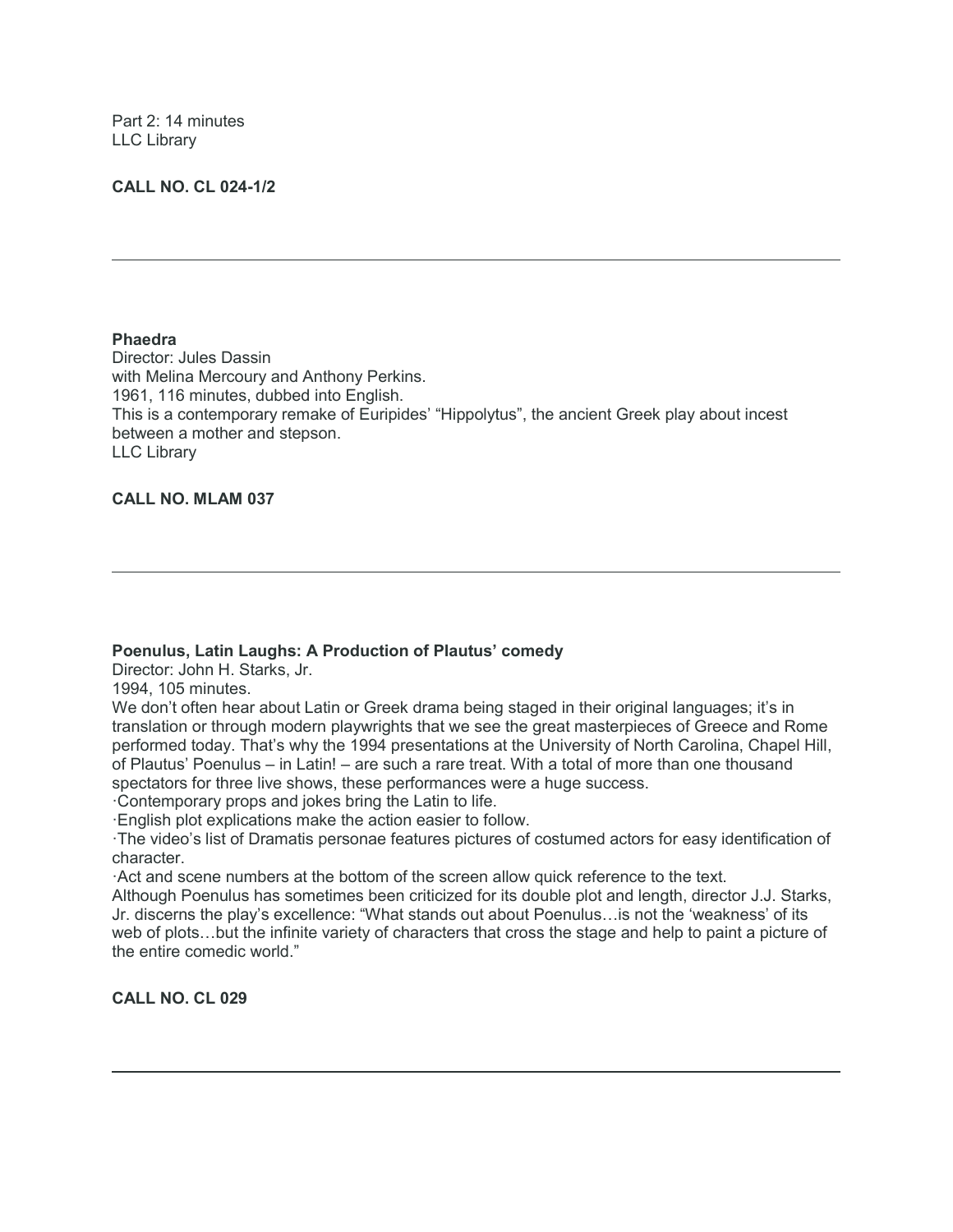### **Pompeii**

1989, 30 minutes.

During excavations in the 18th century there came to light what was to prove one of the greatest archeological sites of all time – Pompeii. Embalmed in the volcanic ash of the devastating eruption of Mt. Vesuvius in 79 A.D., Pompeii has lain untouched through the ages.

This video surveys the astonishingly well-preserved remains of Pompeii's history, from the ruins of a temple dating back to the 6th century B.C., to the monumental public buildings and elegant mansions of the town's golden age.

The House of the Faun, with the celebrated mosaic of Alexander the Great battling Darius, the House of the Vettii with its enchanting garden, the Villa of Mysteries with is fascinating paintings of a religious rite, the newly discovered sumptuous villa at Oplontis, illustrate the tastes for the refined and the splendid.

Through the grid of Pompeii's streets the viewer is taken to temples, theaters, baths, and shops preserved in their near entirety. A perfect companion to Herculaneum, this tape offers a magnificent opportunity to experience daily life in a flourishing Roman town that was frozen in time. LLC Library

### **CALL NO. CL 023**

**Power of Myth Program 5: Love and the Goddess** LLC Library **CALL NO. CL 007 – E**

**Power of Myth, The** Joseph Campbell with Bill Moyers. 1988. **Program 1: The Hero's Adventure** LLC Library **CALL NO. CL 007 – A**

**Power of Myth, The** Joseph Campbell with Bill Moyers. 1988.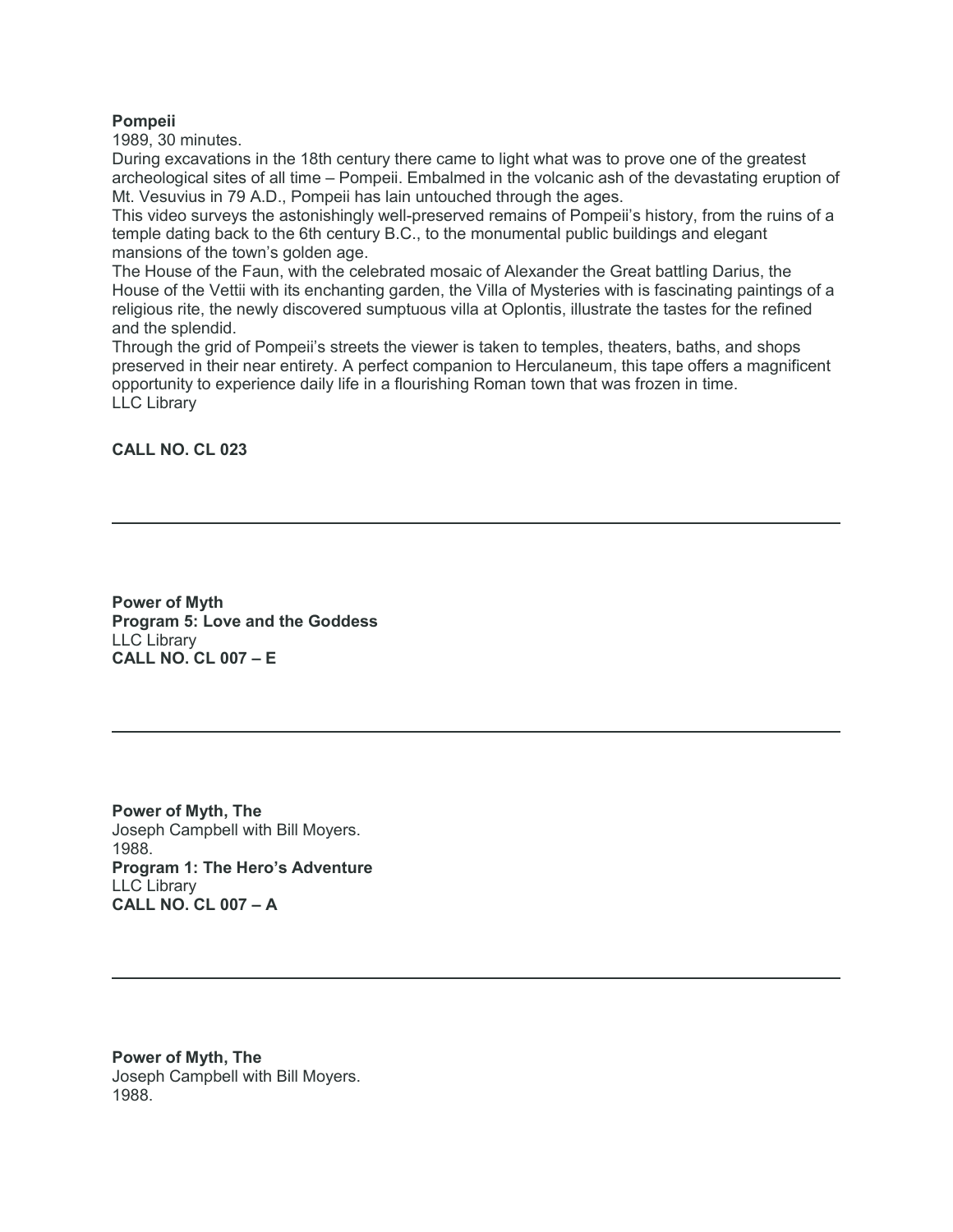**Program 2: The Message of the Myth** LLC Library **CALL NO. CL 007 – B**

**Power of Myth, The** Joseph Campbell with Bill Moyers. 1988. **Program 3: The First Storytellers** LLC Library **CALL NO. CL 007 – C**

**Power of Myth, The Program 4: Sacrifice and Bliss** LLC Library **CALL NO. CL 007 – D**

**Power of Myth, The Program 6: Masks of Eternity** LLC Library **CALL NO. CL 007 – F**

### **Roman City**

1994, 60 minutes, a PBS Video

Two thousand years ago, the Roman Empire linked Western Europe, the Middle East, and North Africa into a single, giant commercial and political unit that stayed mostly peaceful for two centuries. The credit in part goes to the cities. The Romans built cities in the lands they conquered in order to spread government and greatly improved the quality of life for virtually everyone they touched. Through documentary footage and animated story sequences, Roman Cities examines how cities helped maintain the Roman Empire. Hosted by acclaimed author-illustrator Davis Macauly, the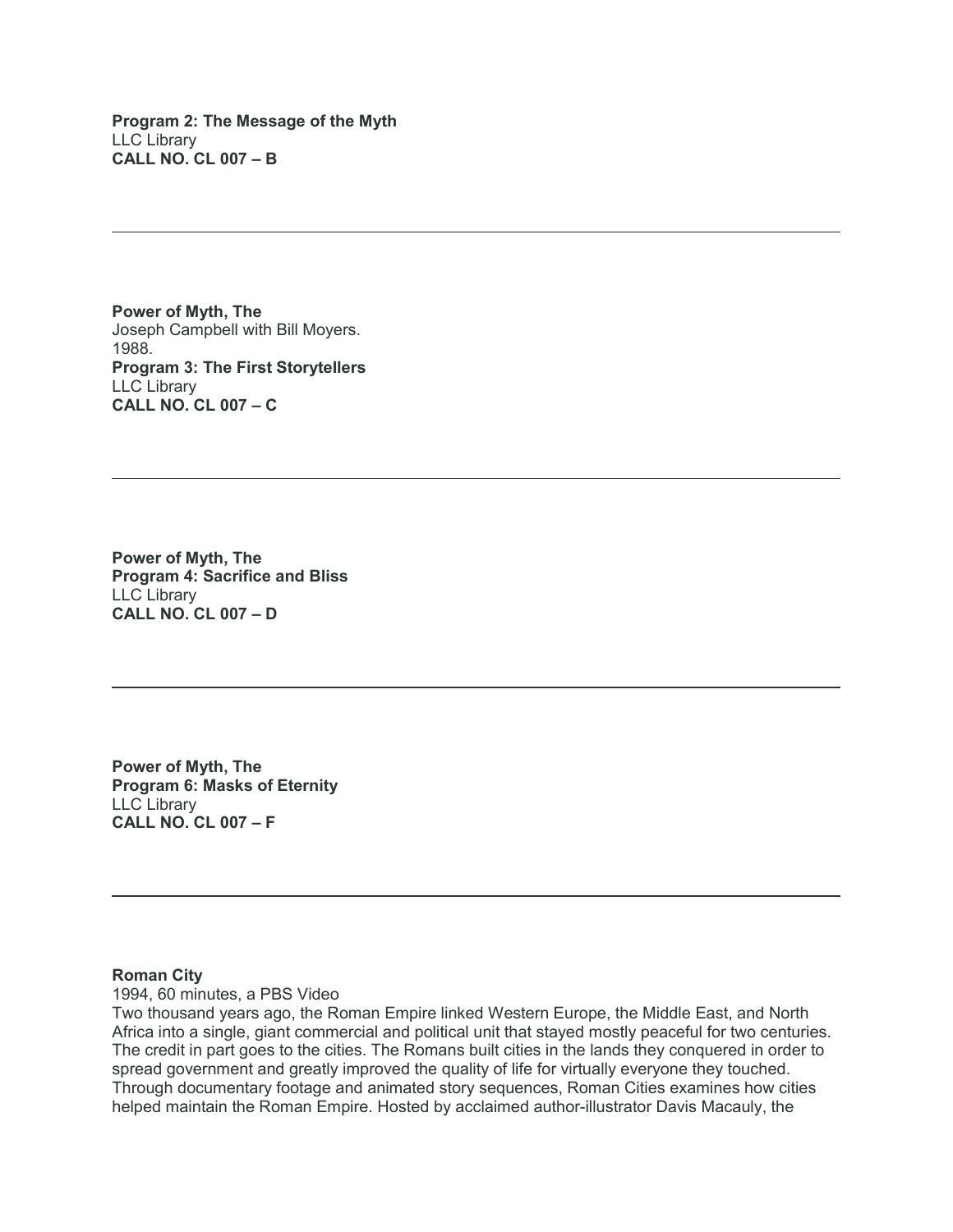program also explores the role of the built environment in meeting and shaping people's needs. In the live-action segments, Macauly visits many sites throughout the former Roman Empire including the Colosseum in Rome, the Pont du Gard in France, and the ruins of Pompeii and explains how various structures were built and how they were used. The animated segments tell the story of the construction of a fictional Roman city in the new conquered territory of Gaul, visualizing both the ingenuity of Roman technology and the resistance of the local inhabitants. LLC Library

### **CALL NO. CL 018**

**Rome and Pompeii**, see Great Cities of the Ancient World Rome and Pompeii, see Great Cities of the Ancient World

#### **Spartacus**

Director: Stanley Kubrick with Kirk Douglas, Laurence Olivier, Jean Simmons, Charles Laughton, Peter Ustinov, John Gavin, Tony Curtis. 1960, 185 minutes. Powerful tale of slave Spartacus, the woman who believed in him and his cause and a power-hungry Roman general who put him to the test. LLC Library

### **CALL NO. See Mod. Languages**

#### **The Trojan Women**

1971 Run Time: 105 minutes Language: English

Format: Closed-captioned, Color, DVD-Video, Letterboxed, Widescreen, NTSC

Director: Mihalis Kakogiannis

Actors: Katharine Hepburn, Vanessa Redgrave, Geneviève Bujold, Irene Papas, Patrick Magee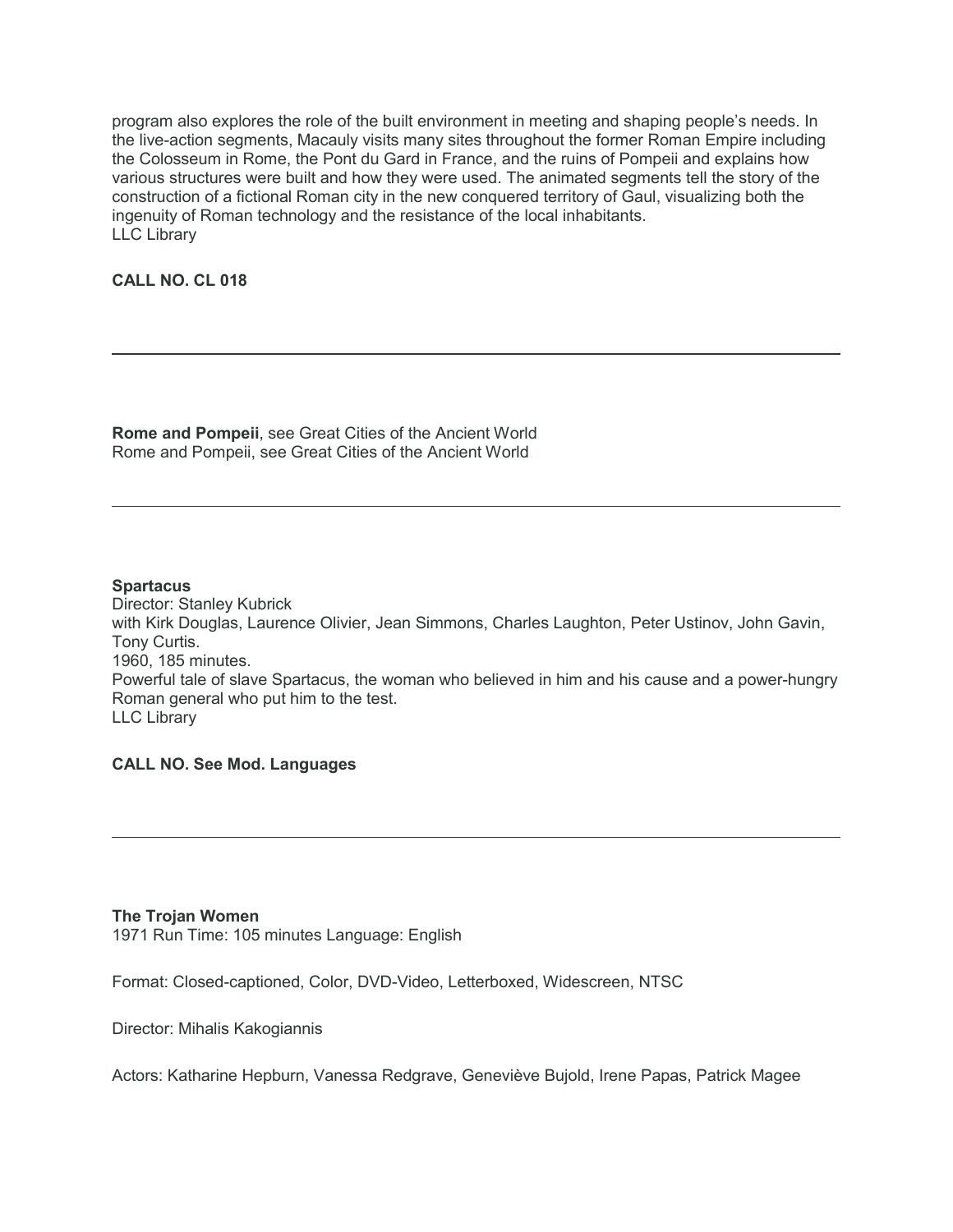After their ten-year siege, the victorious Greek army seeks to curse those Trojans whom fate has yet spared. Separated from their children, denied their mourning and destined for slavery, the women of fallen Troy huddle within the parched wreckage of their once glorious city. Beautiful Cassandra is betrothed against her will despite her vanishing sanity. Andromache discovers her son is to be executed to end her royal bloodline. Helen desperately wields the arrogant beauty that leveled a city as she pleads for her life. But it is Hecuba, widowed queen of Troy, whose enduring dignity and unfaltering strength makes cowards of Troy's captors.

**CALL NO. CL 033**

### **Trajan's Column**

1989, 50 minutes.

Discusses the political and art history of the monument. The camera pans over the column and illustrates in minute detail the daily social life of Romans and their barbaric opponents; it offers unparalleled information about road and bridge building, and gives an irreplaceable insight into Roman military struggles at the borders of the Empire. JCU Library

**CALL NO. DG59.D3.T73**

### **Women in Classical Greek Drama**

They gave their names to some of the most memorable plays in Western history, and, thousands of years later, they are still very much a presence in contemporary culture. Who were the women of classical Greek drama? In this program, the presentation of powerful women in Medea, Antigone, and Lysistrata is contrasted with the circumscribed role of women in Athenian society by Princeton University's Froma Zeitlin; Helene Foley, of Barnard College; Jeffrey Henderson, of Boston University; Robin Mitchell-Boyask, of Temple University; Mary-Kay Gamel, of the University of California, Santa Cruz; and Peter Meineck, producing artistic director of the critically and academically acclaimed Aquila Theatre Company. Film clips from notable productions support this in-depth discussion of women and their represntation in ancient Greece. DVD

**CALL NO. CL 031**